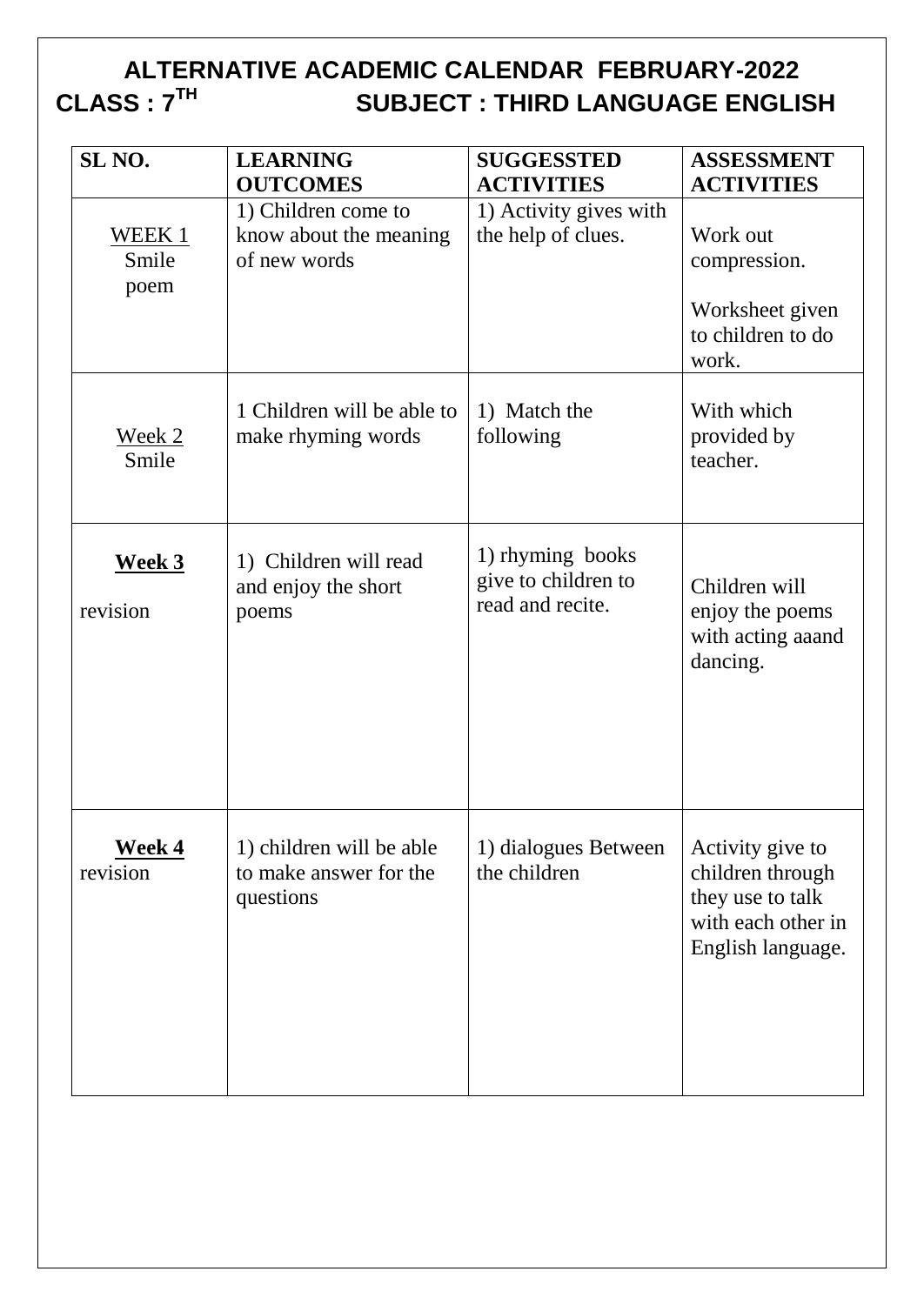## **POEM; A SMILE [ANONYMOUS ]**

A smile is quite a funny thing It wrinkles up your face And when it's gone, you'll never find Its secret hiding place But far more wonderful it is To see what smiles can do You smile at one, he smiles at you And so one smile makes two....

### MEANINGS;

| Smile        | $=$ An expression on your face, shorsing happiness.                    |
|--------------|------------------------------------------------------------------------|
| funny thing  | $=$ That makes you smile or laugh.                                     |
| wrinkles up  | $=$ To accumulate many wrinkles, as due to age or some external force. |
| Secret       | $=$ Somthing that is not or must not be known by other people          |
| hiding place | =A place for concealing someone or something.                          |
| Wonderful    | $=$ inspiring delight, pleasure, marvelloos.                           |
| Anonymous    | $=$ Whose name is not known                                            |
| Innocence    | $=$ Not having done wrong.                                             |
| tears        | $=$ A drop of water that comes from your eye when crying.              |
| benefits :   | $=$ An advantage or useful effect                                      |
| Sword        | $=$ A long, very sharp metal weapon, like large knifs                  |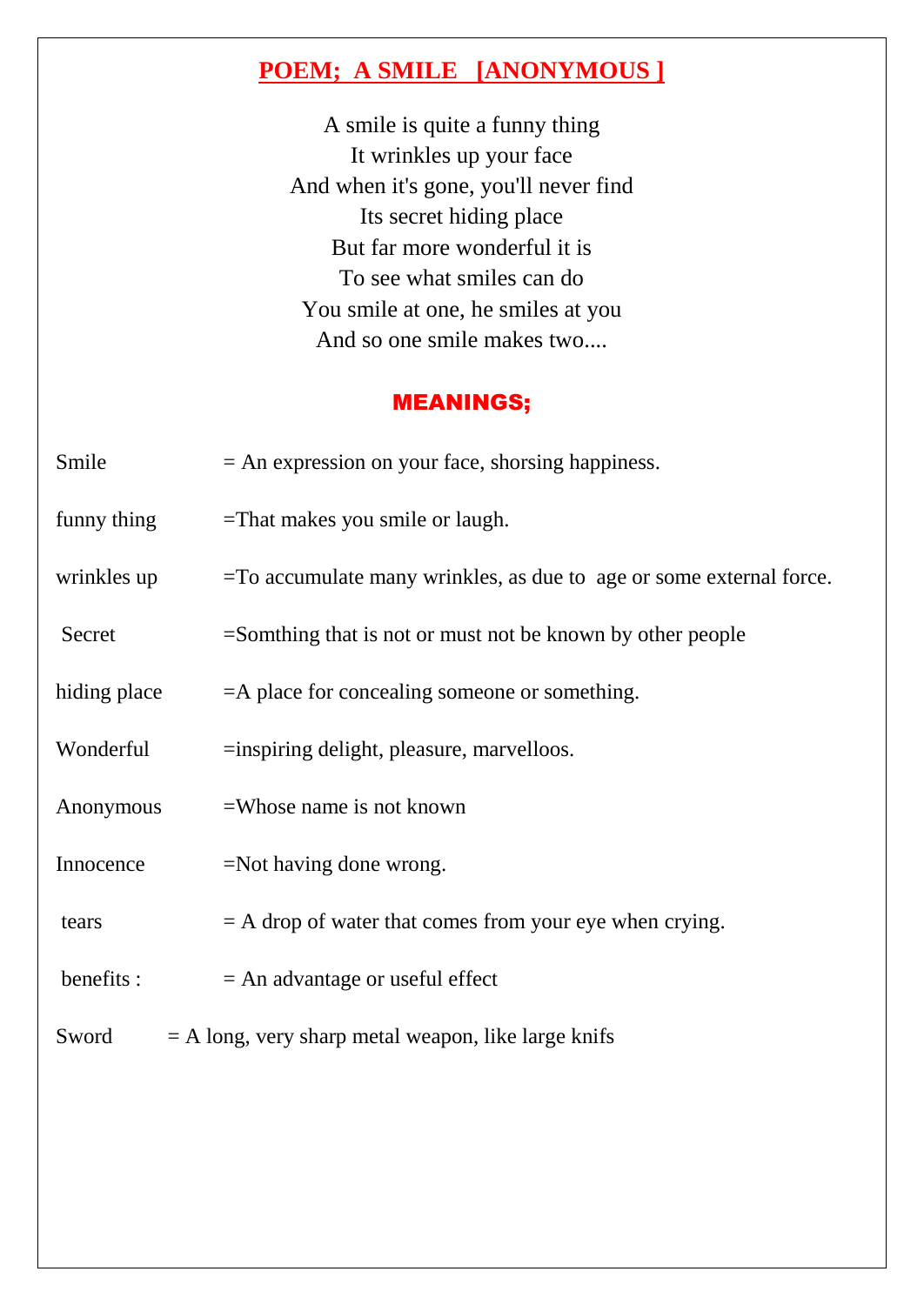## **Rhyming words;**

Rhyming words are two or more words that have the same or similar ending sound. If they sound the same or similar they rhyme.

| Map-sap - Lap         | Cow - How NOW     | Mitt - sit                    | Slice - ice     |
|-----------------------|-------------------|-------------------------------|-----------------|
| skip - Drip- Lip      | pet - Met         | Jet - net                     | Crimes - Dykes  |
| wit - Hit - sit       | Nine wine         | Them - pen                    | Hides - winds   |
| Hide Tide - wide      | Dish wish         | Cap - map                     | See - tree      |
| Sing - wing king      | Seven-Heaven      | Doll - ball                   | $Dog - Log$     |
| kick - pick - Lick    | Bridge - Fridge   | Cat - hat                     | Hut - nut       |
| wool - fool           | nor-ror           | Bat - mat                     | $Cup$ - $pup$   |
| Rig - Dig             | Soon moon         | Kit - bit                     | Bug - hug       |
|                       | zero              | Sun - bun                     | Fox - box       |
|                       | Hero - pen Men    | Tip - Lip                     | Pen - den       |
|                       | Bag - Rag         | Nail - Sail                   | Grows - blowes. |
| Ten - Hen             | Hole - mole-stole | Day - Mary - stay             | One - bun       |
| Four - Door           | Cook - Look Hook  | Draw - claw - paw             | Dot - pot       |
| Two-shoe              | Face-place - Race | Fate - Mate - Bate            | fan - pan       |
| Six - sticks          | Seed Feed-weed.   | pick - kick Stick             | Car--Jar        |
| Eight - skate         | Change-Range      | Jump - Dum - Bump   Red - bed |                 |
| Hill - will-kill      | Four-Door         | Four - Score - Door           |                 |
| cat - Sat - Bat       | bridge - back     | write - Right                 |                 |
| Ball-Fall-Tall        | $fox - box$       | Pail - pale                   |                 |
| Right - Kite - Height | pig - wig         | Very - vary                   |                 |
| Bore-Four-Roar        | run - Sun         | Reign - Rain                  |                 |
| One-Gun - won         |                   | Read-Red                      |                 |
| All - Ball - call     |                   | Sheet - Feet                  |                 |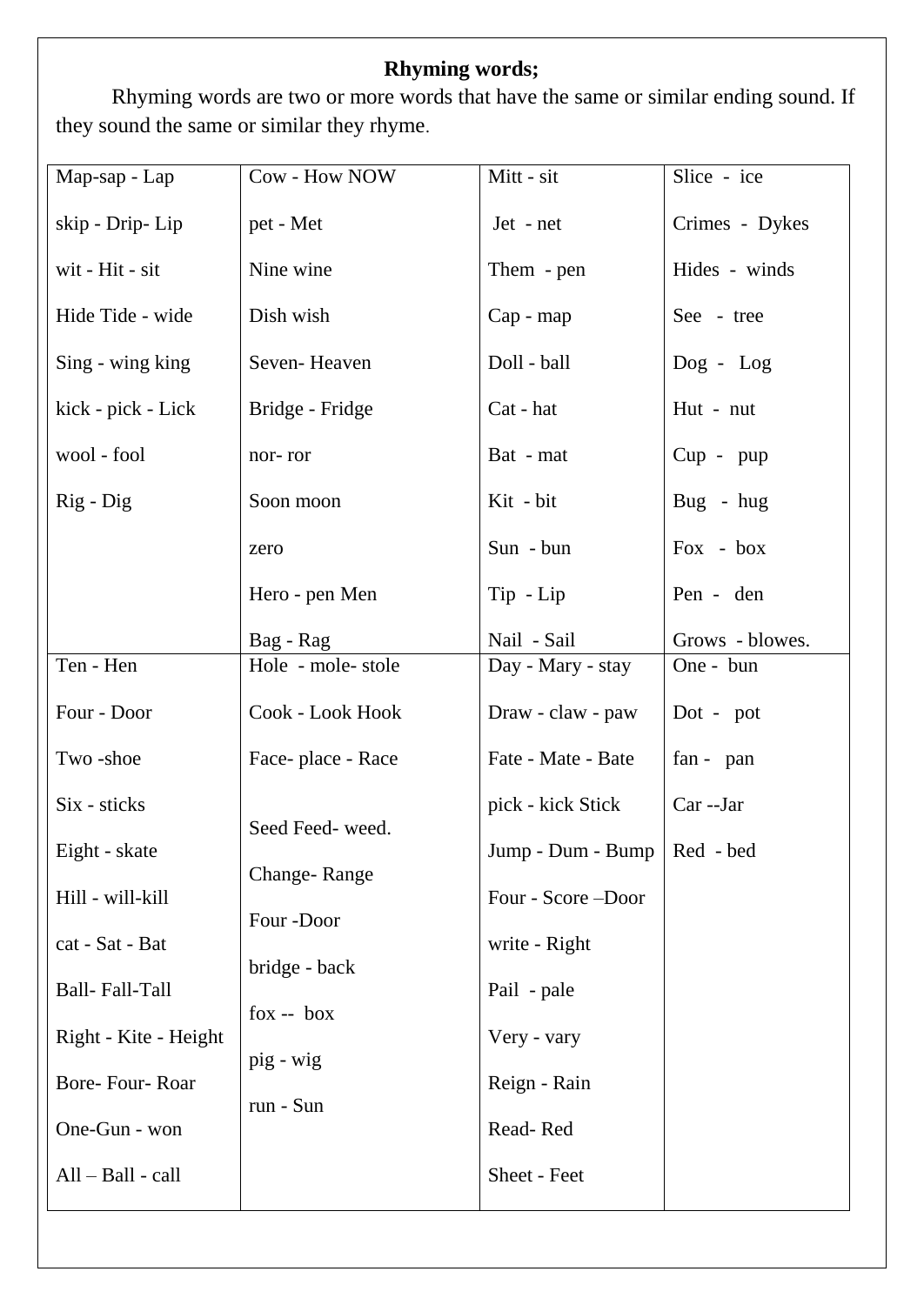### **I'm a Little Teapot**

I'm a little teapot Short and stout, This is my handle Here is my spout, When I get all steamed up. Hear me shout, Tip me over and pour me out.

# Ding, Dong, Bell

Ding, dong, bell Pussy's in the well Who put her in? Little Johnny Green Who pulled her out? Little Tommy Stout What a naughty boy was that To drawn a pussy cat ? Who never did any harm ? But scared all the mice. In the Farmer's barn

## **Humpty Dumpty**

Humpty Dumpty sat on a wall Humpty Dumpty had a great fall All the king's horses and all the king's men Couldn't put Humpty together again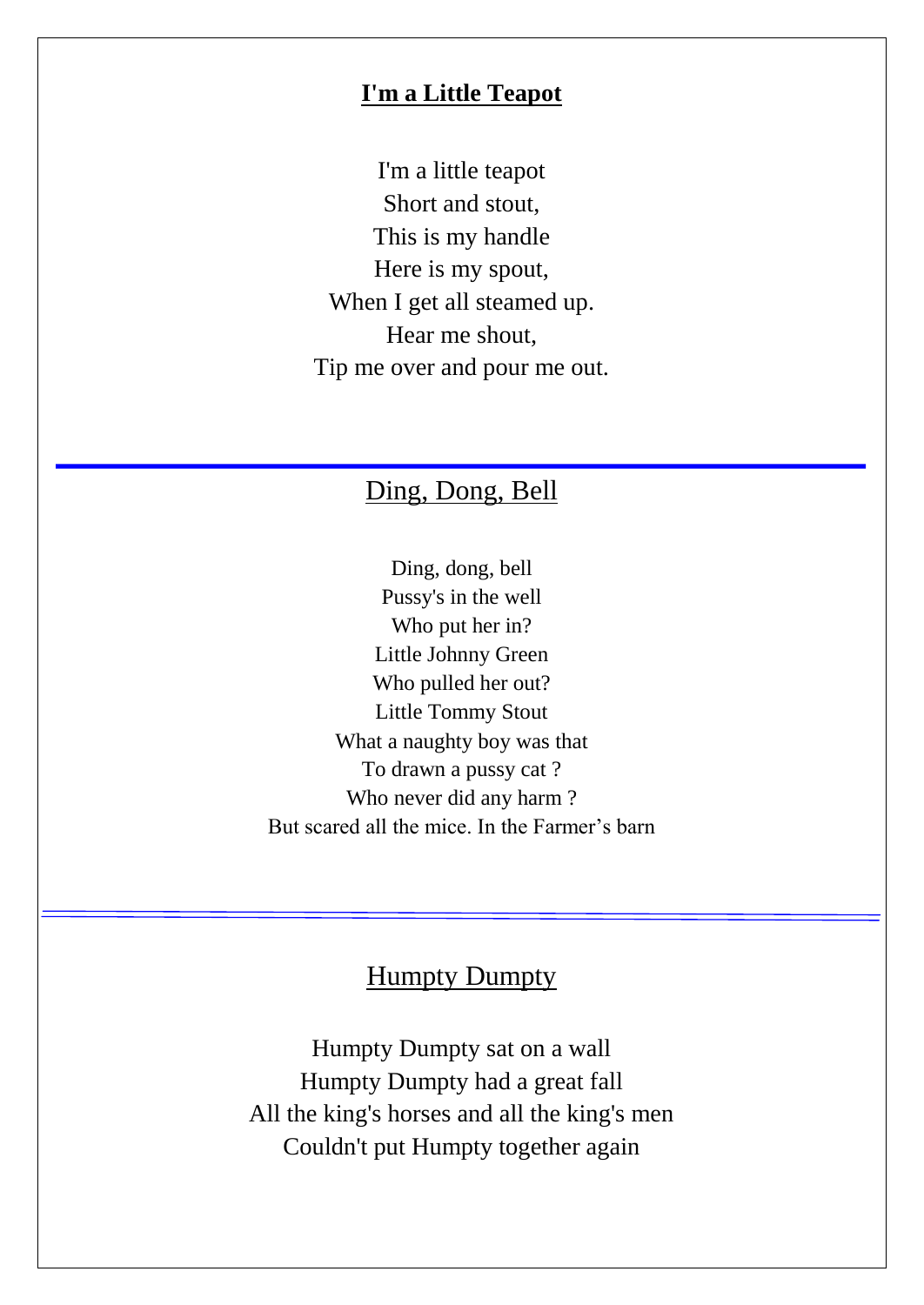| Questions;<br>1. How many times did the poet used the word smile? and why? |
|----------------------------------------------------------------------------|
| 2. Discuss the benefits of smiling, share your views                       |
| 3. Do you like to smile?                                                   |
| 4. whos smile do you like the most?                                        |
| 5. what do you mean by smile?                                              |
| 6. Do you like smiling face ?                                              |
| 7. Is smiling and being happy good for our health?                         |
| 8. Laughing is the good exercise for our heart. Do you agree with this?    |
| 9. What are good habits mentioned here? mention all healthy food items?    |
|                                                                            |